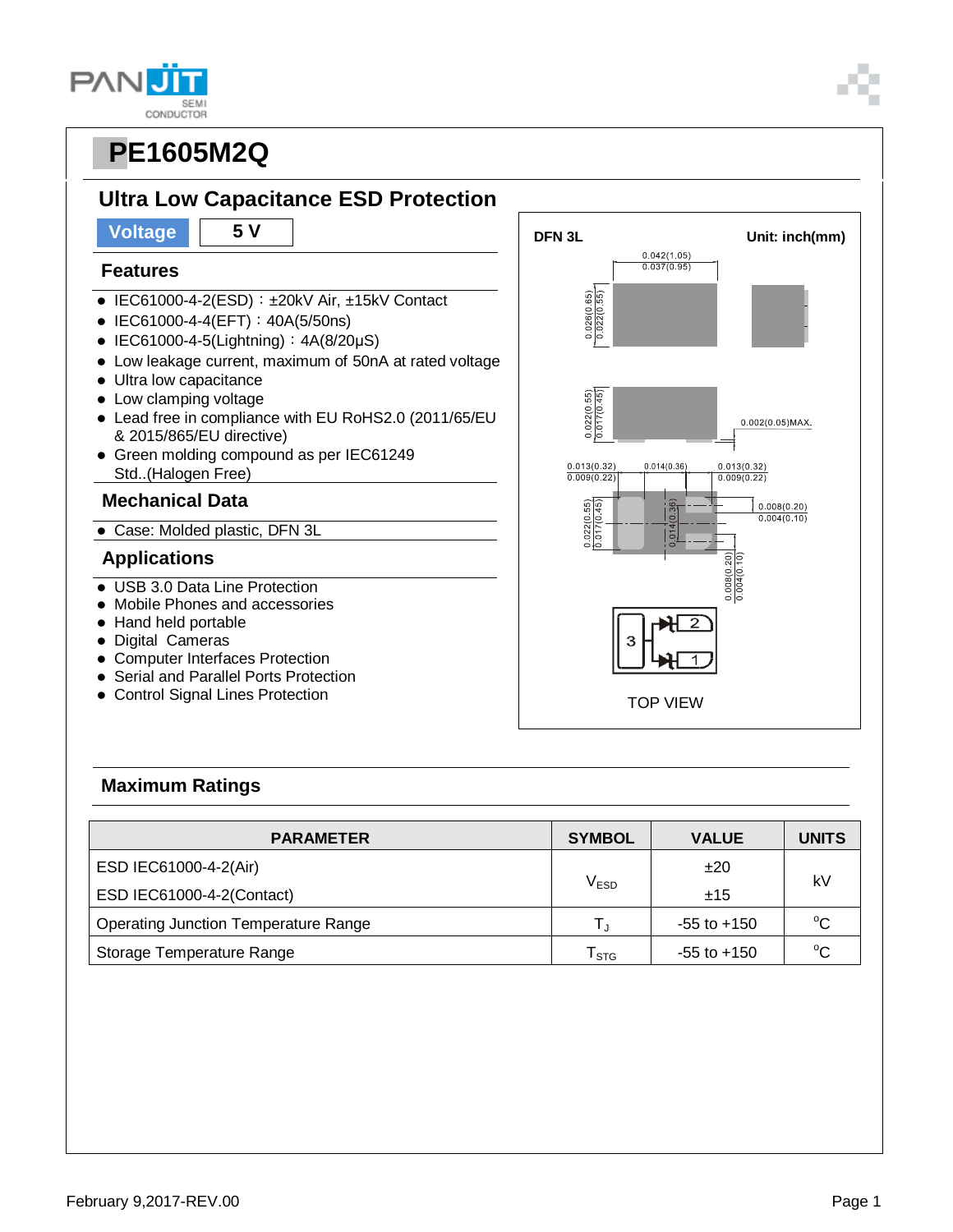

### **Electrical Characteristics**

| <b>PARAMETER</b>                   | <b>SYMBOL</b>           | <b>TEST CONDITION</b>                                       | MIN.                     | TYP. | MAX. | <b>UNITS</b> |
|------------------------------------|-------------------------|-------------------------------------------------------------|--------------------------|------|------|--------------|
| Reverse Stand-Off Voltage (Note 1) | <b>V</b> <sub>RWM</sub> | -                                                           |                          |      | 5    | V            |
| Reverse Breakdown Voltage          | $V_{BR}$                | $I_{BR}$ =1mA                                               | 5.5                      |      | ۰    | V            |
| Reverse Leakage Current            | $I_R$                   | $V_R = 5.0V$                                                |                          |      | 50   | nA           |
| <b>Clamping Voltage</b>            | $V_{CL}$                | $I_{PP} = 1A$ , $t_P = 8/20 \mu s$ ,<br>any I/O pins to GND |                          |      | 10   | $\vee$       |
|                                    |                         | $I_{PP} = 4A$ , $t_P = 8/20 \mu s$ ,<br>any I/O pins to GND |                          |      | 15   | $\vee$       |
| Clamping Voltage TLP (Note 2)      | $V_{CL}$                | $I_{PP} = 8A$ , $t_P = 100$ ns,<br>any I/O pins to GND      |                          | 16   |      | V            |
|                                    |                         | $I_{PP} = 16A$ , $t_P = 100$ ns,<br>any I/O pins to GND     |                          | 23.5 |      | $\vee$       |
| <b>Dynamic Resistance</b>          | $R_{DYN}$               | $t_P = 100$ ns                                              | $\overline{\phantom{a}}$ | 0.94 | ٠    | Ω            |
| Off State Junction Capacitance     | $C_J$                   | 2.5Vdc Bias f=1MHz,<br>any I/O pins to GND                  |                          | 0.3  | 0.35 | pF           |
|                                    |                         | 2.5Vdc Bias f=1MHz,<br>Between any I/O pins                 |                          | 0.2  |      | pF           |

Note:

- 1. A transient suppressor is selected according to the working peak reverse voltage( $V_{RWM}$ ), which should be equal to or greater than the DC or continuous peak operation voltage level.
- 2. Testing using Transmission Line Pulse (TLP) conditions:  $Z0 = 50Ω$ , t<sub>P</sub> = 100 ns.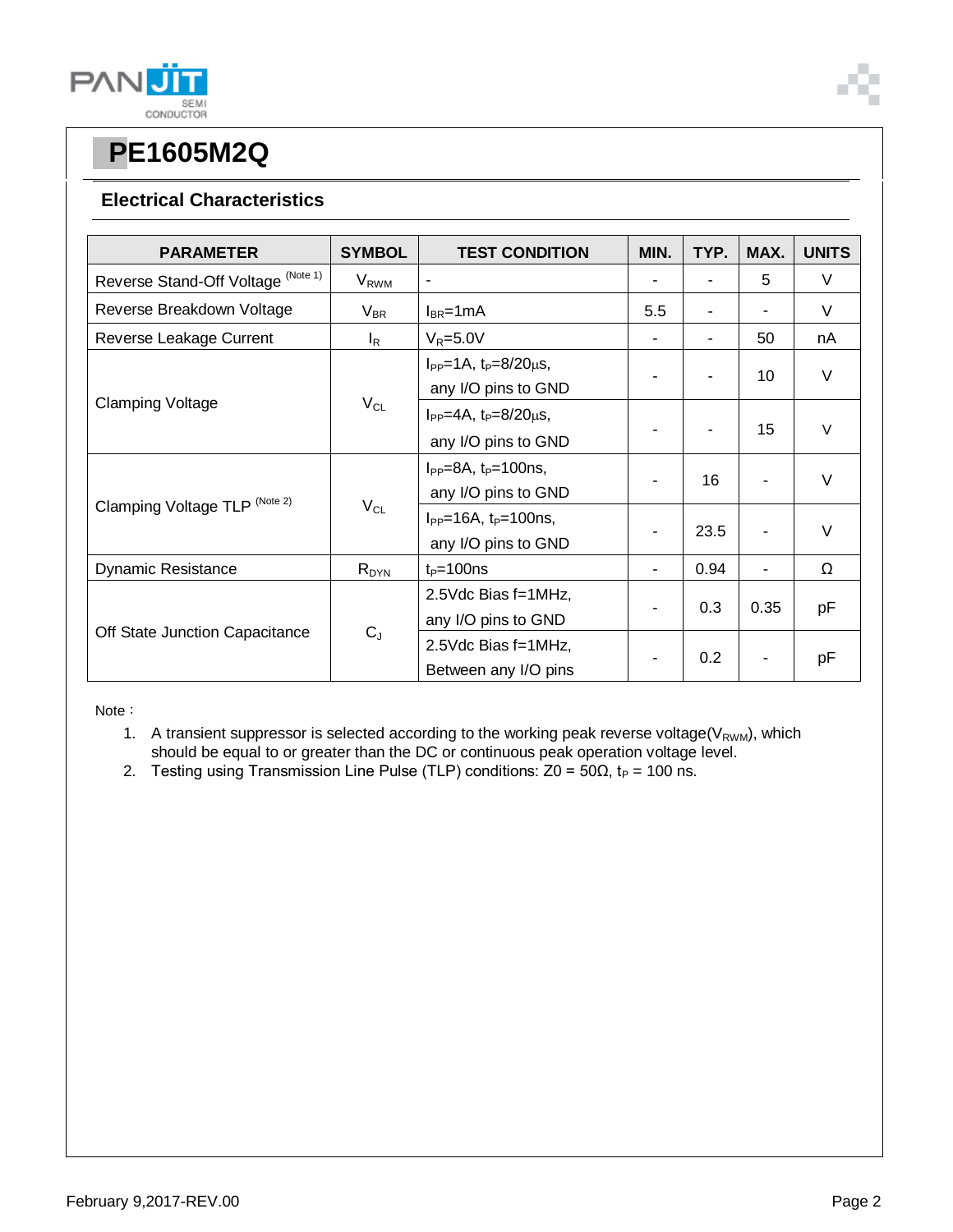





**TYPICAL CHARACTERISTIC CURVES**

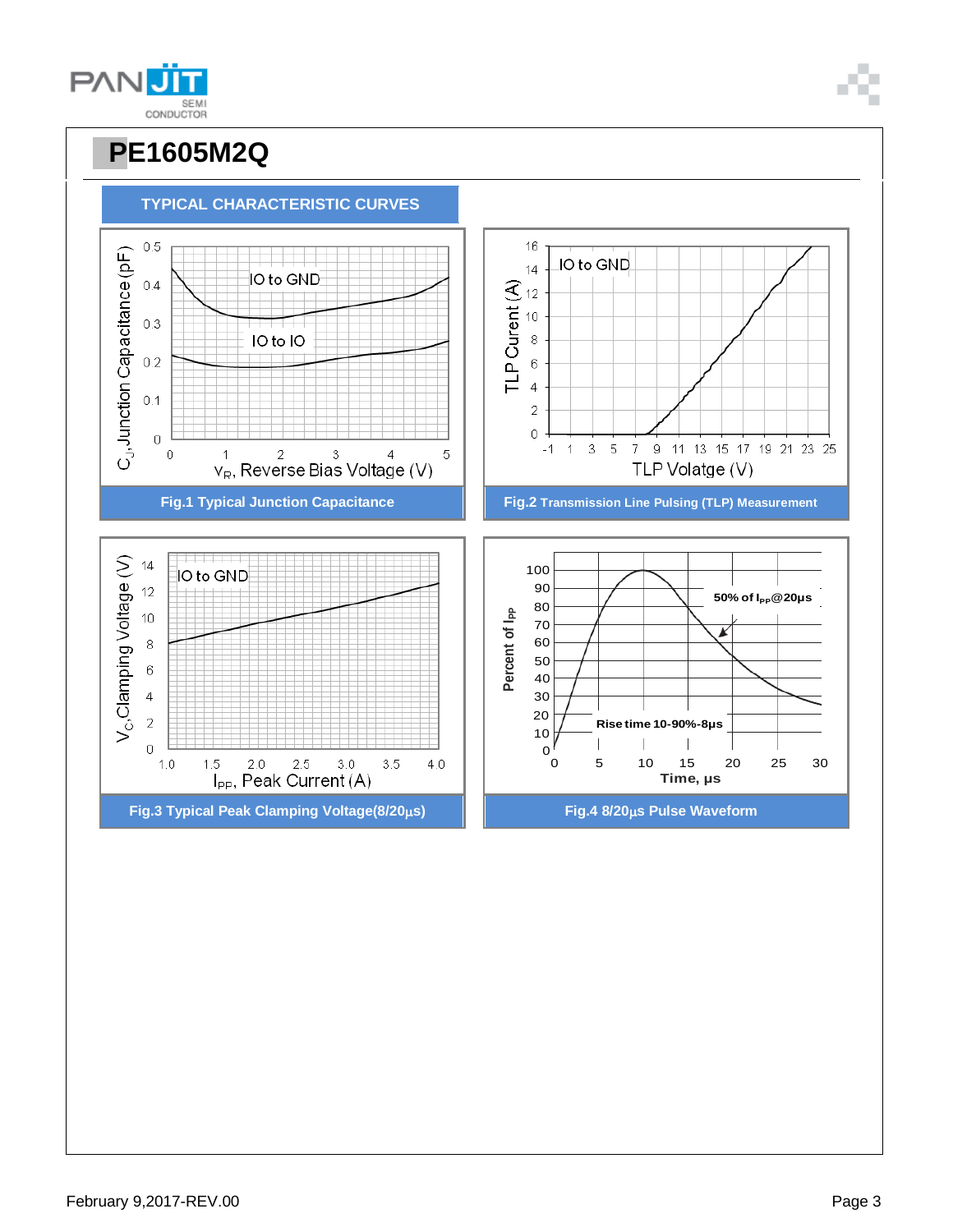



### **PART NO PACKING CODE VERSION**

| <b>Part No Packing Code</b> | Package Type | <b>Packing Type</b> | <b>Marking</b> | <b>Version</b> |
|-----------------------------|--------------|---------------------|----------------|----------------|
| PE1605M2Q R1 00001          | DFN 3L       | 8K pcs / 7" reel    | U3             | Halogen free   |

### **MOUNTING PAD LAYOUT**